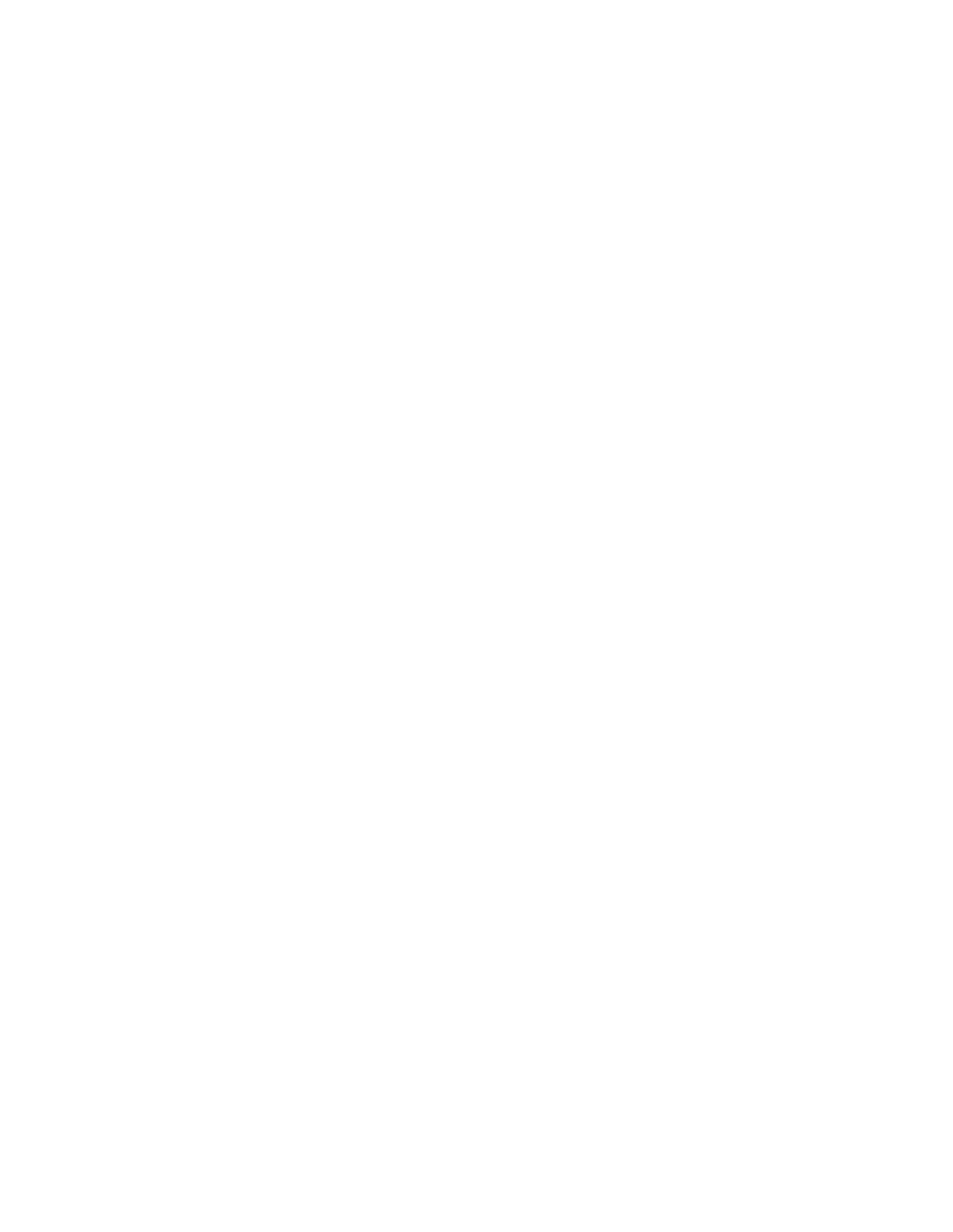KITE, Justice.

[¶1] Donna Lapp was found guilty by a jury of one count of forgery in violation of Wyo. Stat. Ann. § 6-3-602(a)(ii) (LexisNexis 2003) and two counts of check fraud in violation of Wyo. Stat. Ann. § 6-3-702(b)(iii) (LexisNexis 2003). She appeals the convictions, claiming plain error occurred in the manner in which the district court instructed the jury concerning intent to defraud. She also claims insufficient evidence was presented to support the convictions. We affirm the forgery conviction and reverse the check fraud convictions.

## **ISSUES**

- [¶2] Ms. Lapp presents the following issues:
	- I. Whether plain error occurred when the jury was not instructed on the meaning of the critical element intent to defraud or specific intent.
	- II. Whether it was plain error for the jury to be instructed on the presumption of intent to defraud when the state failed to present the prima facie evidence necessary for the presumption.
	- III. Whether there was sufficient evidence to support a finding of the intent to defraud element for the fraud by check convictions.
	- IV. Whether there was sufficient evidence to prove beyond a reasonable [doubt] that Ms. Lapp signed Mr. Evans' signature with an intent to defraud.
- [¶3] The State rephrases the issues as follows:
	- I. Did the district court commit plain error when it failed to instruct the jury as to the definition of the term "intent to defraud?"
	- II. Did the state present sufficient evidence from which the jury could find that appellant failed to pay the two insufficient funds checks within five days of notice of their dishonor, thereby supporting the jury instruction that such failure may be evidence of an intent to defraud?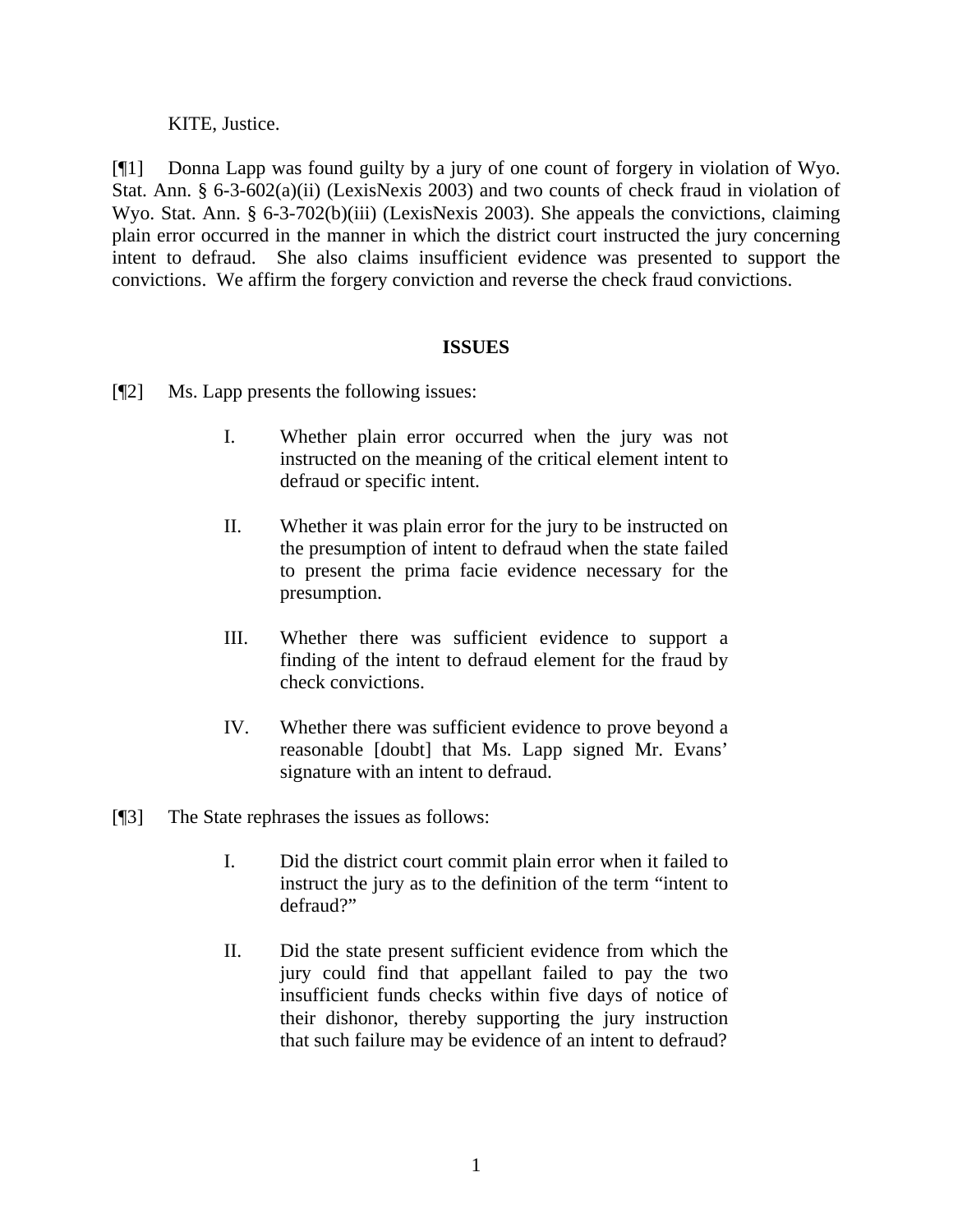- III. Did the state present sufficient evidence to support the jury's finding that appellant was guilty of fraud by check?
- IV. Did the state present sufficient evidence to support the jury's finding that appellant authenticated the unauthorized signature of Gary Evans with intent to defraud?

## **FACTS**

[¶4] In February of 2002, Ms. Lapp asked a co-worker to notarize an automobile title bearing the name Gary Evans on the front and what Ms. Lapp represented to be Mr. Evans' signature on the back. A few months later, Mr. Evans attempted to obtain a bank loan and was asked to provide the automobile title as collateral. He searched his home and could not find the title. Although Ms. Lapp helped Mr. Evans look for the title and spoke to the bank loan officer, she did not reveal that she previously removed the title from his home, represented the signature on the back as being his and had it notarized. Mr. Evans testified the signature on the title was not his and he did not give Ms. Lapp permission to sign his name on the title. No evidence was presented concerning what happened to the title after it was notarized.

[¶5] In March of 2002, Ms. Lapp wrote a check for \$1,800 to her former husband, Curtis Lapp. After he deposited the check in his bank account, Mr. Lapp received notice that there were insufficient funds to cover the amount. In June of the same year, Ms. Lapp again wrote a check to Mr. Lapp, this time in the amount of \$4,800. As with the prior check, Mr. Lapp was notified after he deposited the check and withdrew a slightly smaller amount from his account that there were insufficient funds to cover Ms. Lapp's check. A bank representative contacted Mr. Lapp and informed him he was responsible for bringing his account current. Mr. Lapp obtained another check from Ms. Lapp. This time, however, Mr. Lapp's bank contacted the bank the check was written on to verify that funds were available to cover the check. The bank was informed the funds were not available. Ultimately, Ms. Lapp repaid Mr. Lapp all of the money she owed him as a result of the insufficient funds checks.

[¶6] The State filed charges against Ms. Lapp, alleging she committed one count of forgery in violation of  $\S$  6-3-602(a)(ii) and two counts of issuing checks in amounts exceeding \$500 without sufficient funds in violation of  $\S$  6-3-702(b)(iii). The charges were joined for purposes of trial, which was held April 3 and 4, 2003. The jury found Ms. Lapp guilty of all three counts and she was sentenced to three concurrent terms of five to ten (5- 10) years in the Wyoming Women's Center.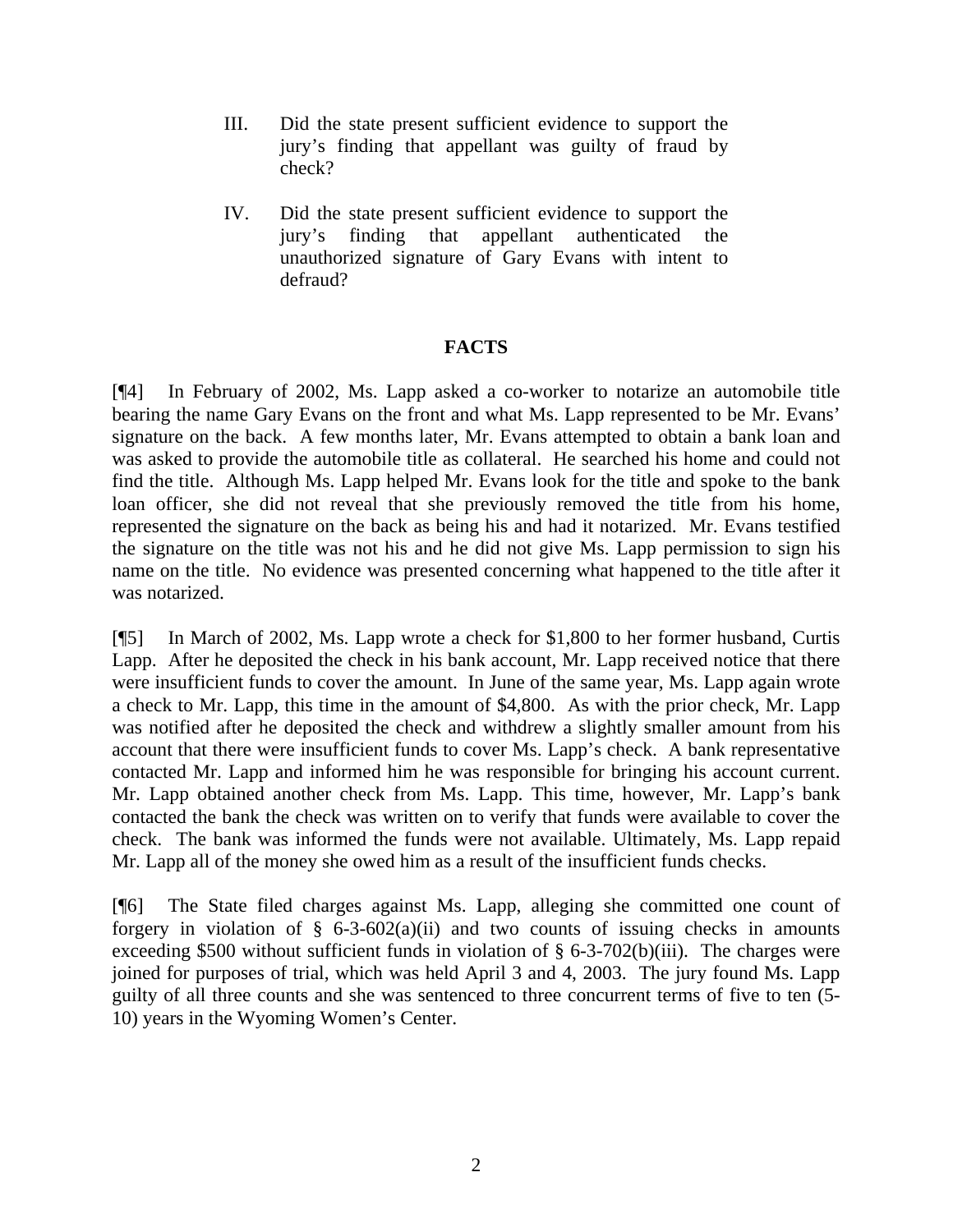### **STANDARD OF REVIEW**

¶7] Because Ms. Lapp did not offer an instruction on intent to defraud or object to the instructions given, we review her first two claims for plain error. Under the plain error standard, she must show a clear and unequivocal rule of law was violated, the violation clearly appeared in the record, and the violation resulted in denial of a substantial right to her material prejudice. *Simmons v. State*, 2003 WY 84, ¶25, 72 P.3d 803, ¶25 (Wyo. 2003). Our standard for reviewing alleged error in jury instructions is:

> We afford significant deference to the trial court in instructing the jury:

> > "The trial judge is afforded latitude to tailor the instructions to the facts of the case, and reversible error will not be found as long as the instructions when viewed as a whole and in the context of the entire trial fairly and adequately cover the issues."

*Wilson v. State*, 14 P.3d 912, 915 (Wyo. 2000) (citations omitted).

[¶8] In reviewing Ms. Lapp's sufficiency of the evidence claims, we must determine whether a rational jury could find the State proved the essential elements of the crime beyond a reasonable doubt. *Vlahos v. State*, 2003 WY 103, ¶36, 75 P.3d 628, ¶36 (Wyo. 2003). We do not consider conflicting evidence presented by Ms. Lapp. *Id*. We afford to the State every favorable inference that may be reasonably and fairly drawn from the evidence it presented. *Id*. It was the jury's responsibility to resolve conflicts in the evidence and we will not substitute our judgment for that of the jury. *Id*. Our only duty is to determine whether a quorum of reasonable and rational individuals could have come to the same result. *Id*.

## **DISCUSSION**

## *1. Plain Error in Failing to Instruct on Intent to Defraud*

[¶9] Ms. Lapp asserts that to support the convictions the State had to prove beyond a reasonable doubt that she committed the charged offenses with the specific intent to defraud. She contends plain error occurred because the jury was not instructed on this crucial element. The State responds that the district court properly instructed the jury that intent to defraud was an element of both crimes charged. The State contends the phrase "intent to defraud" does not have a technical legal meaning so different from its ordinary meaning as to require a separate jury instruction defining the phrase. We agree with the State.

[¶10] Jury instructions should inform the jurors concerning the applicable law so that they can apply that law to their findings with respect to the material facts. W*heaton v. State*, 2003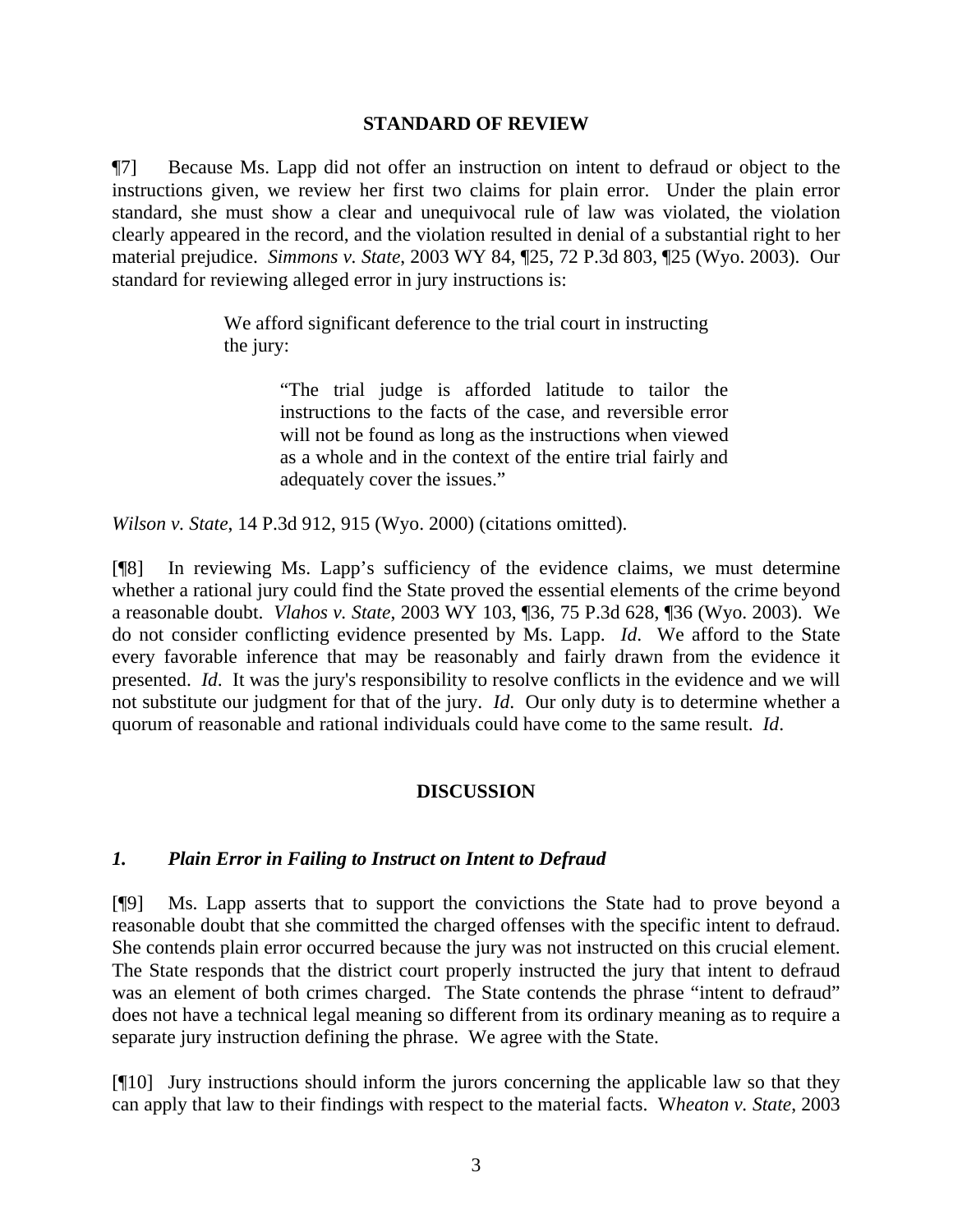WY 56,  $\llbracket 20$ , 68 P.3d 1167,  $\llbracket 20$  (Wyo. 2003). A failure to give an instruction on an essential element of a criminal offense is fundamental error, as is a confusing or misleading instruction. *Id*. The test of whether a jury has been properly instructed on the necessary elements of a crime is whether the instructions leave no doubt as to the circumstances under which the crime can be found to have been committed. *Id*.

> A court need not give an instruction defining a term unless it has a technical legal meaning so different from its ordinary meaning that the jury, without further explanation, would misunderstand its import in relation to the factual circumstances. Prejudicial error must be demonstrated by appellant and prejudice will not be presumed unless the instruction confused or misled the jury with respect to the proper principles of law. Failure to instruct properly on an element of a crime does not constitute plain error where that element is not contested at trial or where evidence of the defendant's guilt is overwhelming.

*Wilson*, 14 P.3d at 916.

[¶11] In *Wilson*, the defendant claimed error in the trial court's refusal to give an instruction defining "serious bodily injury" as used in the aggravated assault and battery statute. We found no error, concluding the decision to give or refuse an instruction on the definition of a term used in describing an element of an offense was within the latitude afforded to the district court to tailor the instructions to the circumstances of the case. *Id.*

[¶12] We similarly held in *Cardenas v. State*, 811 P.2d 989, 996 (Wyo. 1991) that the term "threat" did not have a technical meaning so different from its ordinary meaning as to require an instruction defining it, and the instructions provided by the court adequately informed the jury of the elements of aggravated assault and battery. We reached the same conclusion in *Rowe v. State*, 974 P.2d 937, 940 (Wyo. 1999) with respect to the word "intentionally" as used in the felony child abuse statute. We said, "Any attempt to instruct with respect to such a self-explanatory term would have a reasonable tendency to confuse the jury." *Id*.

[¶13] In the present case, the jury was instructed as follows concerning the elements of the charges filed against Ms. Lapp:

## **INSTRUCTION NO. 5**

The elements of the crime of Forgery, as charged in this case, are:

- 1. On or about the  $7<sup>th</sup>$  day of February, 2002
- 2. In Hot Springs County, Wyoming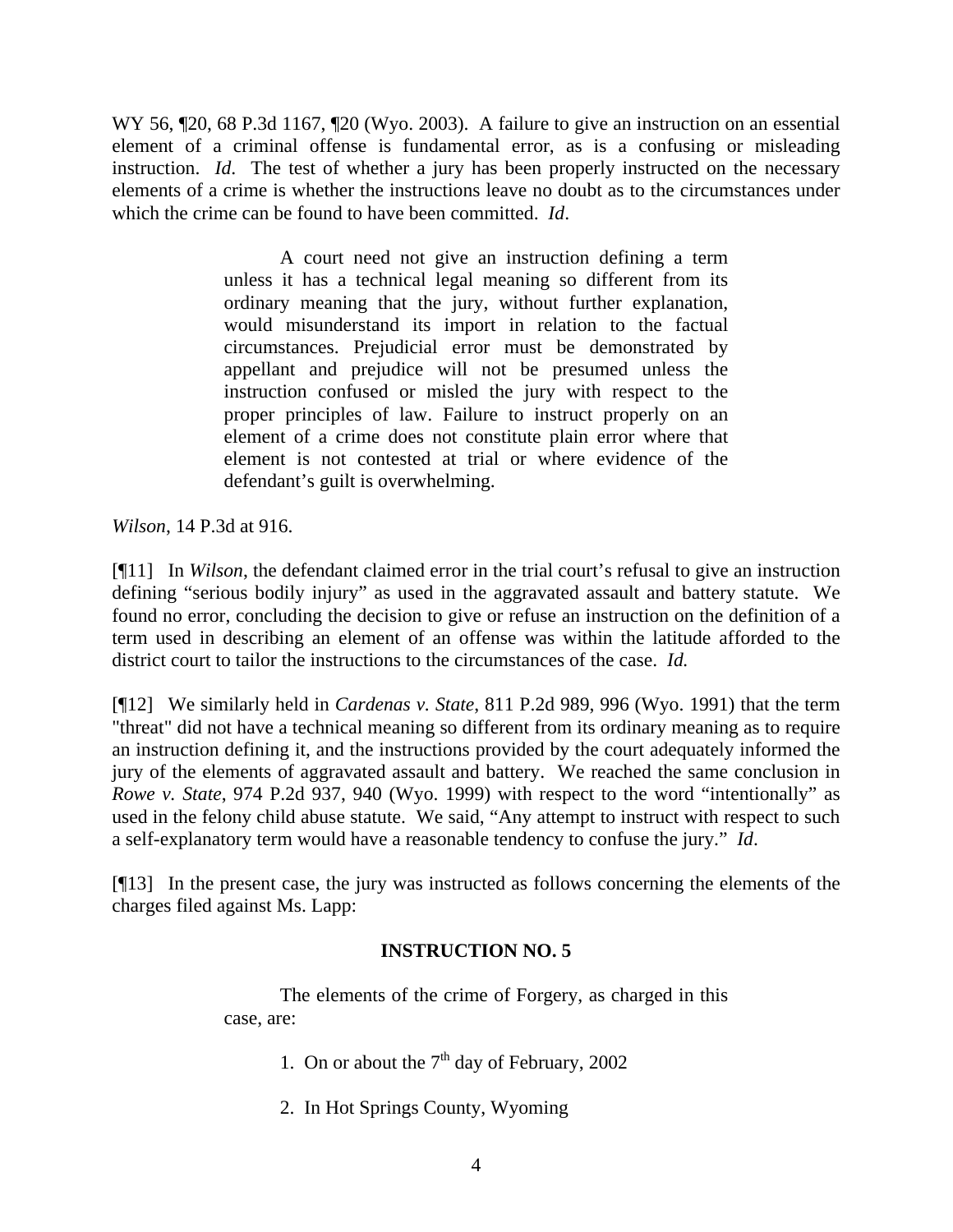- 3. The Defendant, Donna Lapp
- 4. With intent to defraud
- 5. Authenticated, any writing so that it purported to be the act of another who did not authorize that act.

If you find from your consideration of all the evidence that each of these elements has been proved beyond a reasonable doubt, then you should find the defendant guilty.

If, on the other hand, you find from your consideration of all the evidence that any of these elements has not been proved beyond a reasonable doubt, then you should find the defendant not guilty.

#### **INSTRUCTION NO. 6**

The elements of the crime of Fraud by Check, as charged in this case, are:

- 1. On or about the  $5<sup>th</sup>$  day of March, 2002,
- 2. In Hot Springs County, Wyoming,
- 3. The Defendant, Donna Lapp,
- 4. Knowingly issued,
- 5. A check in the amount of \$500.00 or more (\$1800.00),
- 6. Which check was not paid because the drawer of the check had insufficient funds or credit with the drawee.

If you find from your consideration of all the evidence that each of these elements has been proved beyond a reasonable doubt, then you should find the defendant guilty.

If, on the other hand, you find from your consideration of all the evidence that any of these elements has not been proved beyond a reasonable doubt, then you should find the defendant not guilty.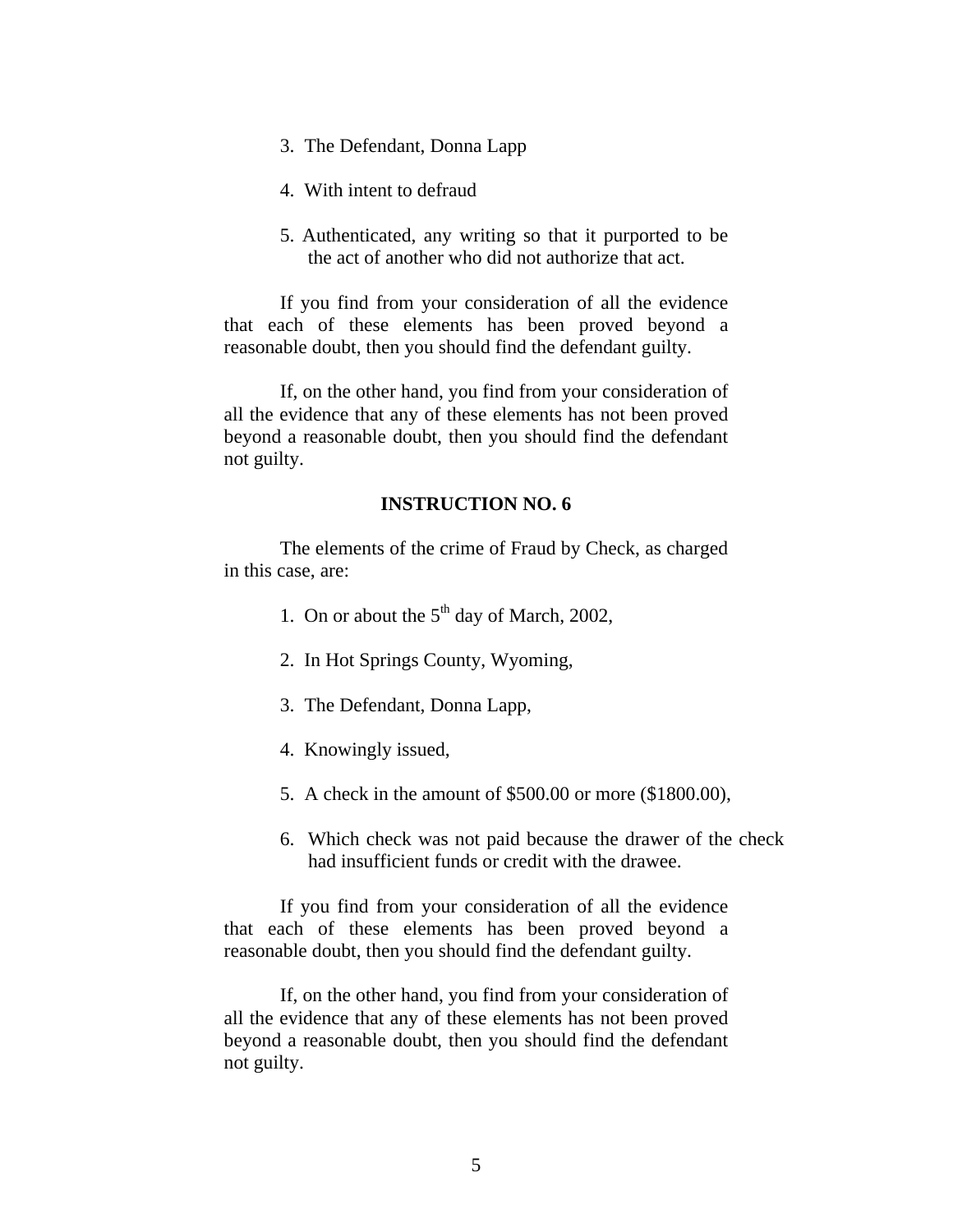Instruction No. 7 relating to the check Ms. Lapp wrote for \$4,800 set forth the same elements as those contained in Instruction No. 6. Instruction No. 8 defined "knowingly issues" as "issuing a check to obtain property or to pay a debt with intent to defraud or deceive any other person." The court also gave the following instruction:

#### **INSTRUCTION NO. 9**

Any of the following [may be] evidence that the person at the time he issued the check or other order for the payment of money intended that it should not be paid:

 $(i)$  ...

(ii) Proof that at the time of issuance he did not have sufficient funds with the drawee and that he failed to pay the check or other order within five (5) days after receiving notice of nonpayment or dishonor, personally given or sent to the address shown on the check or other order; or

(iii) Proof that when presentment was made in a reasonable time the issuer did not have sufficient funds with the drawee and he failed to pay the check or other order within five (5) days after receiving notice of nonpayment or dishonor, personally given or sent to the address shown on the check or other order.

[¶14] These instructions, when viewed as a whole and in the context of the entire trial, fairly and adequately instructed the jury. Instructions No. 5, 6 and 7 informed the jurors of the elements of each of the offenses charged so they could apply the law to the evidence presented. The instructions left no doubt as to the evidence necessary for the jury to find Ms. Lapp committed the crimes of forgery and check fraud. Instruction No. 5 informed the jurors that in order to find Ms. Lapp guilty of forgery, they had to find beyond a reasonable doubt that without Mr. Evans' authority Ms. Lapp presented the signature on the automobile title as being his with the intent to defraud. Instructions No. 6 and 7 further informed the jurors that in order to find Ms. Lapp guilty of check fraud, they had to find beyond a reasonable doubt that she knowingly issued the checks in the respective amounts with insufficient funds in her bank account to cover them. Concerning specifically the check fraud charges, Instructions No. 8 and 9 defined the term "knowingly issues" and informed the jury concerning the types of proof available to show that checks were issued with the intent that they not be paid.

[¶15] Ms. Lapp cites *Henderson v. State*, 976 P.2d 203 (Wyo. 1999) and Justice Rose's dissent in *Broom v. State*, 695 P.2d 640 (Wyo. 1985) in support of her argument that the jury should have been instructed on the meaning of "intent to defraud." Although jury instructions defining the term were given in those cases, this Court did not hold in either case that such an instruction was required.

[¶16] In the context of the instructions as a whole, we conclude the term "intent to defraud" does not have a technical meaning so different from its ordinary meaning as to require an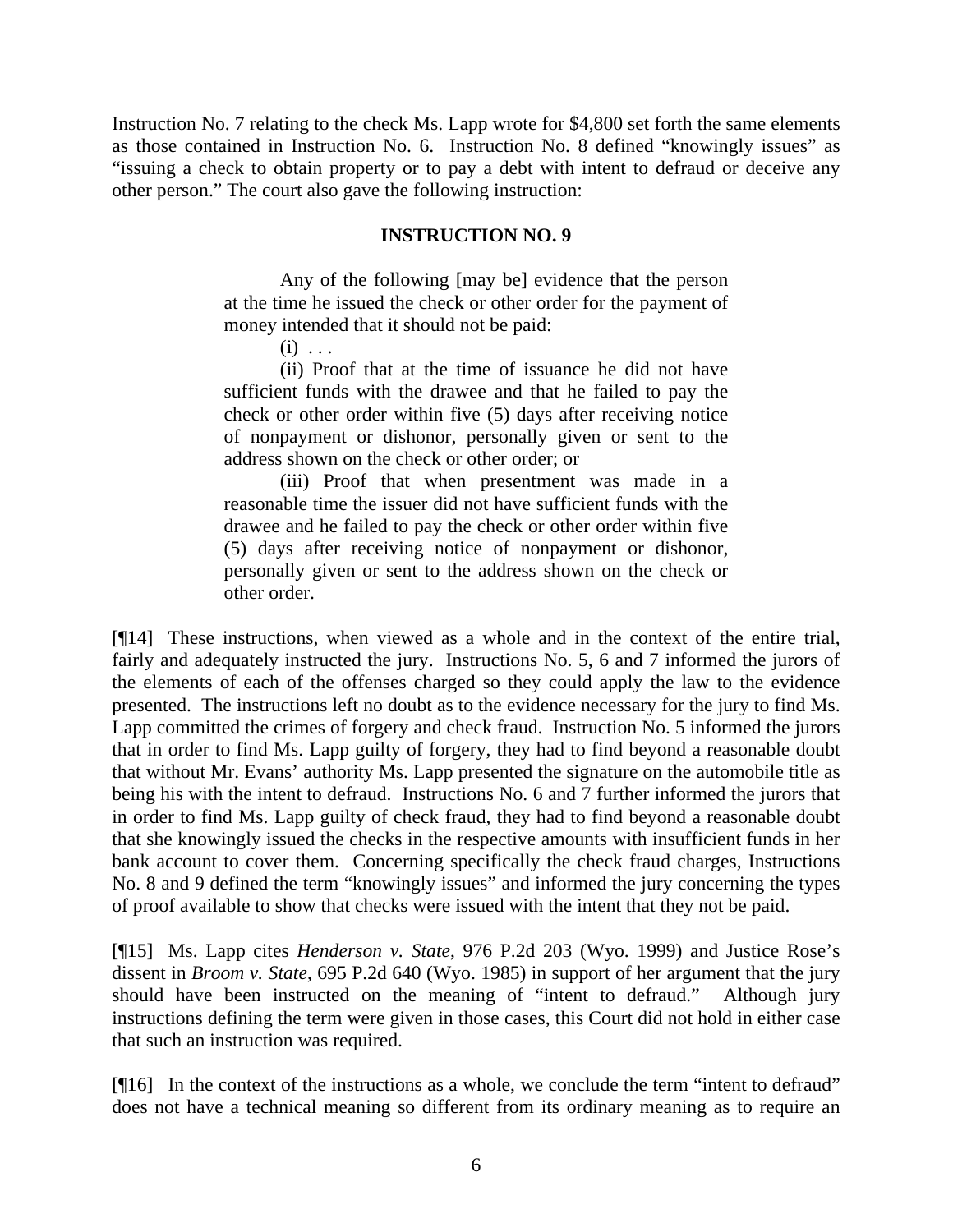instruction defining it. Particularly in the context of the evidence presented here, the words "intent" and "defraud" are self-explanatory. Even if they were not, the instructions given, considered together, adequately informed the jurors what they needed to find to support a guilty verdict. We conclude no violation of a clear and unequivocal rule of law was committed, and there was no plain error.

## *2. Sufficiency of the Evidence*

## *a. Check Fraud*

[¶17] Ms. Lapp next claims there was insufficient evidence to support the two convictions for check fraud because no evidence was presented that she wrote the checks with the intent to defraud. Specifically, she asserts the State presented no evidence as to the status of her checking account at the time the checks were issued or that she failed to pay the checks within five days after receiving notice of nonpayment.

[¶18] Addressing the first check fraud conviction, the State responds that the evidence showed Ms. Lapp wrote Mr. Lapp a check for \$1,800, he deposited it in his bank account, Ms. Lapp's bank returned the check to Mr. Lapp's bank because there were not sufficient funds in Ms. Lapp's account to cover it and \$1,800 was charged against Mr. Lapp's account. With respect to the second conviction, the State asserts the evidence showed Ms. Lapp gave Mr. Lapp a check for \$4,800, which he deposited, the check was returned for insufficient funds and \$4,800 was charged against Mr. Lapp's account. The State also asserts the evidence showed that neither check was paid within five days after Ms. Lapp received notice and demand for payment. The State contends this evidence was sufficient to support the two convictions. We hold that the State presented insufficient evidence to meet its burden of showing Ms. Lapp failed to pay the checks within five days after receiving notice and demand for payment.

[¶19] The State's evidence showed the checks were dated March 5, 2002, and June 24, 2002. The State's evidence further showed that the sheriff's office served Ms. Lapp with notices of demand for payment of the checks on July 25, 2002. Although the sheriff testified that to his knowledge payment was never made on the checks, Mr. Lapp testified that Ms. Lapp paid him all the money she owed him. Mr. Lapp testified that she did not pay him all at one time and made the first payment on the \$1,800 check sometime in 2002. However, he could not remember when in 2002 she made the first payment nor could he remember when she paid the remainder of the \$1,800. The State did not question Mr. Lapp concerning when Ms. Lapp paid him the \$4,800. Because the State could not or did not establish when Ms. Lapp paid the amount of the checks, it failed to carry its burden of proving that she failed to pay within five days after service of notice and demand for payment. Affording to the State every favorable inference that may be reasonably and fairly drawn from this evidence, we conclude the evidence was insufficient to meet the State's burden of proof. A reasonable inference simply cannot be made from Mr. Lapp's vague testimony that Ms. Lapp failed to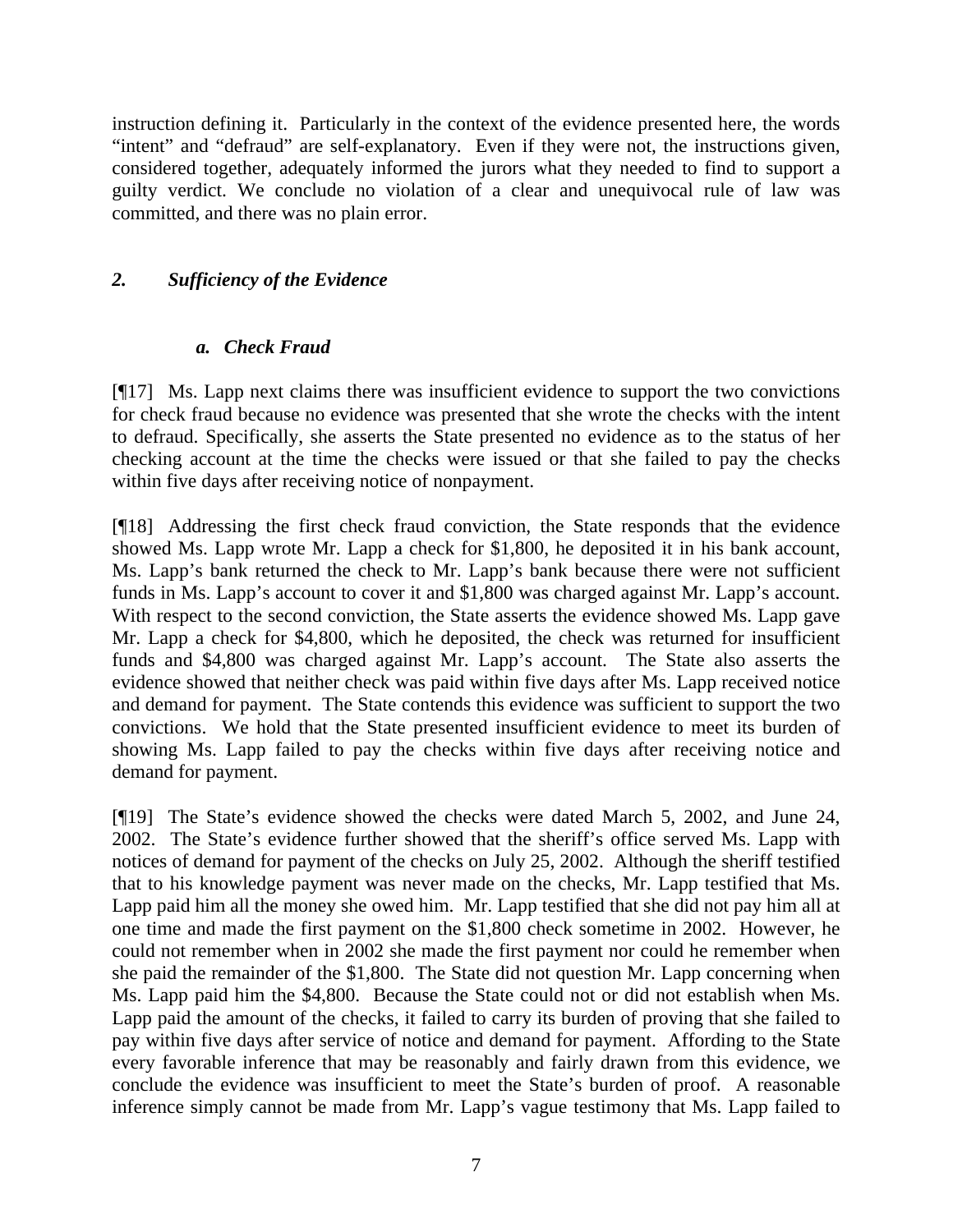pay the check amounts within five days after receiving the July 25, 2002, notice and demand for payment.

# *b. Forgery*

[¶20] In her final argument, Ms. Lapp asserts insufficient evidence was presented to support the forgery conviction. Specifically, she claims the State did not prove beyond a reasonable doubt that she signed Mr. Evans' signature on the title with the intent to defraud or that she did so knowing she did not have the authority to sign it. She points to evidence that she signed Mr. Evans' signature to many documents, which evidence she asserts created "a reasonable inference" that she believed she had authority to sign this document. Claiming she had an ownership interest in the titled vehicle, Ms. Lapp also cites *Rickman v. State*, 205 S.W. 711, 712 (Ark. 1918) in which a forgery conviction was overturned because the defendant had an ownership interest in the property at issue. Ms. Lapp asserts she had an ownership interest in the titled vehicle because she paid \$200 toward its purchase.

[¶21] The State responds that sufficient evidence was presented from which a jury could conclude beyond a reasonable doubt that Ms. Lapp forged Mr. Evans' signature on the title without authority to do so and with intent to defraud. On this issue, we agree with the State. Ms. Howe testified that Ms. Lapp brought the title to her and asked her to notarize it for Mr. Evans. Mr. Evans testified he did not authorize Ms. Lapp to sign his name and that he went looking for the title and was unable to find it when the bank requested it before processing his loan request. He testified that although Ms. Lapp helped him search for the title, she did not tell him she had previously taken it and had it notarized. The bank loan officer testified that she also spoke to Ms. Lapp and Ms. Lapp told her they could not find the title and might have to apply for a new one. Ms. Lapp did not mention to her that she previously had the title notarized.

[¶22] Looking only at the State's evidence and giving to it all favorable inferences, we conclude a rational jury could find the State proved the essential elements of forgery beyond a reasonable doubt. *Id*. We will not substitute our judgment for that of the jury with respect to the resolution of conflicting evidence. *Id*. A quorum of reasonable and rational individuals could have concluded beyond a reasonable doubt that Ms. Lapp was guilty of forgery. *Id*. In reaching this result, we find the following excerpt from *Henderson*, 976 P.2d at 208, significant:

> It is true that there is no evidence of express statements or admissions by [the defendant] that he intended to defraud [the bank]. The jury can find the requisite intent through reasonable inferences from circumstantial evidence. The rule, as we have expressed it, is that the state of mind of a defendant can be inferred from his acts, his conduct, his words, and other circumstances in the case. If the requisite intent to defraud could not be inferred from circumstantial evidence, it often would be